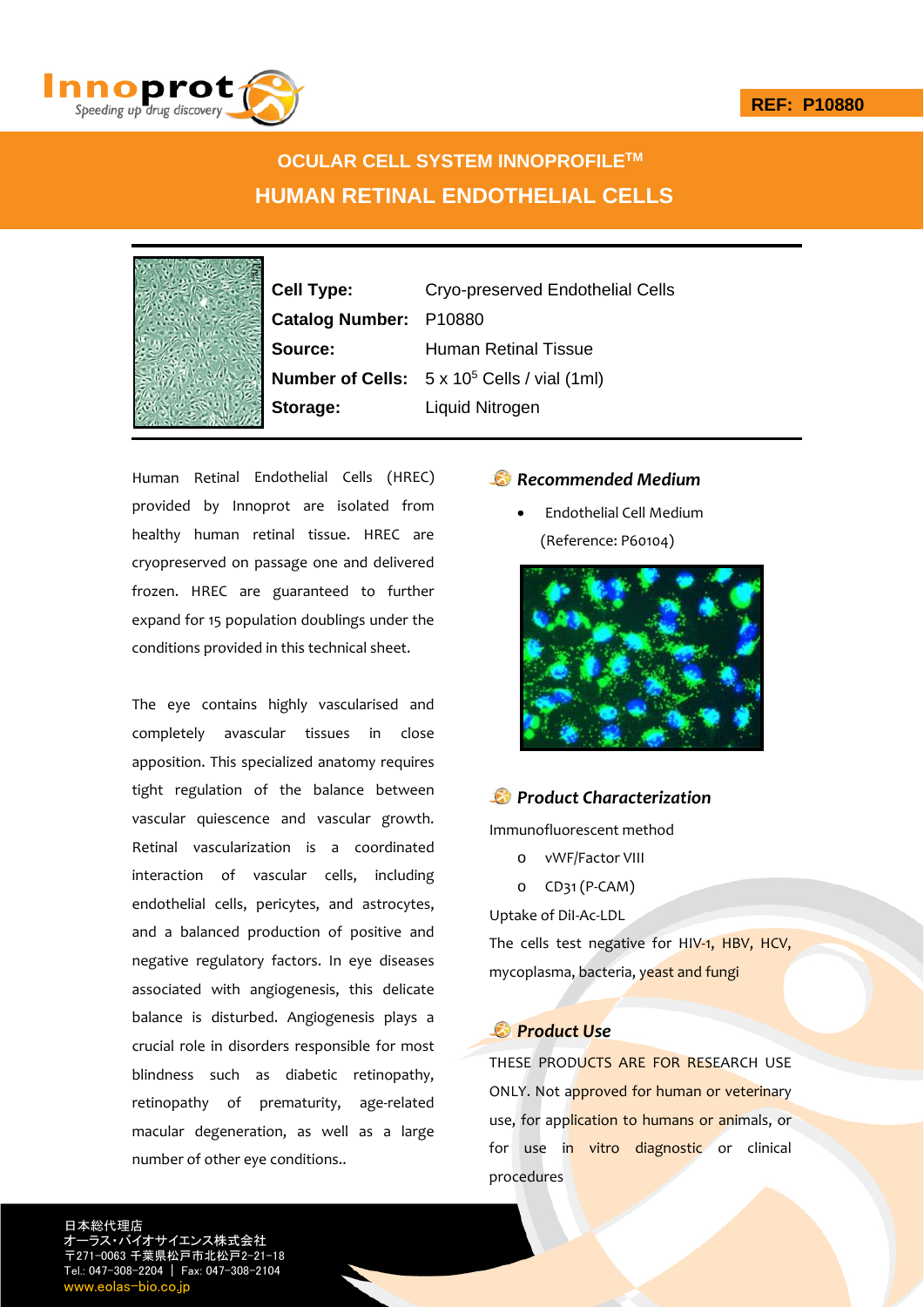

## **INSTRUCTIONS FOR CULTURING CELLS**

*IMPORTANT*: Cryopreserved cells are very delicate. Thaw the vial in a 37 ºC waterbath and return them to culture as quickly as possible with minimal handling!

#### **Set up culture after receiving the order:**

- 1. Prepare a fibronectin coated flask (2 μg/cm<sup>2</sup>, T-75 flask is recommended). Add 10 ml of sterile Dulbecco's phosphate buffered saline (DPBS) to a T‐75 flask and then add 150 μl of fibronectin stock solution (1 mg/ml, Innoprot cat. no. P8248). Leave the flask in incubator overnight.
- 2. Prepare complete medium: decontaminate the external surfaces of medium and medium supplements with 70% ethanol and transfer them to sterile field. Aseptically open each supplement tube and add them to the basal medium with a pipette. Rinse each tube with medium to recover the entire volume.
- 3. Aspirate fibronectin solution and add 20 ml of complete medium to the flask. Leave the flask in the hood and go to thaw the cells. The fibronectin solution can be used twice.
- 4. Place the vial in a 37 ºC waterbath, hold and rotate the vial gently until the contents are completely thawed. Remove the vial from the waterbath immediately, wipe it dry, rinse the vial with 70% ethanol and transfer it to a sterile field. Remove the cap, being careful not to touch the interior threads with fingers. Using a 1 ml eppendorf pipette gently re‐suspend the contents of the vial.
- 5. Dispense the contents of the vial into the equilibrated, fibronectin coated culture vessels. A seeding density of 6,000 cells/cm2 is recommended.
- Note: Dilution and centrifugation of cells after thawing are not recommended since these actions are more harmful to the cells than the effect of DMSO residue in the culture. It is also important that endothelial cells are plated in fibronectin coated flask that promotes cell attachment and growth.
- 6. Replace the cap or cover, and gently rock the vessel to distribute the cells evenly. Loosen cap if necessary to permit gas exchange.
- 7. Return the culture vessels to the incubator.
- 8. For best result, do not disturb the culture for at least 16 hours after the culture has been initiated. Change the growth medium the next day to remove the residual DMSO and unattached cells, then every other day thereafter. A healthy culture will display cobblestone or spindle shaped morphology, non‐granular cytoplasm and the cell number will be double after two to three days in culture.

### **Maintenance of Culture:**

- 1. Change the medium to fresh supplemented medium the next morning after establishing a culture from cryopreserved cells.
- 2. Change the medium every three days thereafter, until the culture is approximately 70% confluent.
- 3. Once the culture reaches 70% confluence, change medium every other day until the culture is approximately 90% confluent.

日本総代理店 ラス・バイオサイエンス株式会社 〒271-0063 千葉県松戸市北松戸2-21-18 Tel.: 047-308-2204 | Fax: 047-308-2104 www.eolas-bio.co.